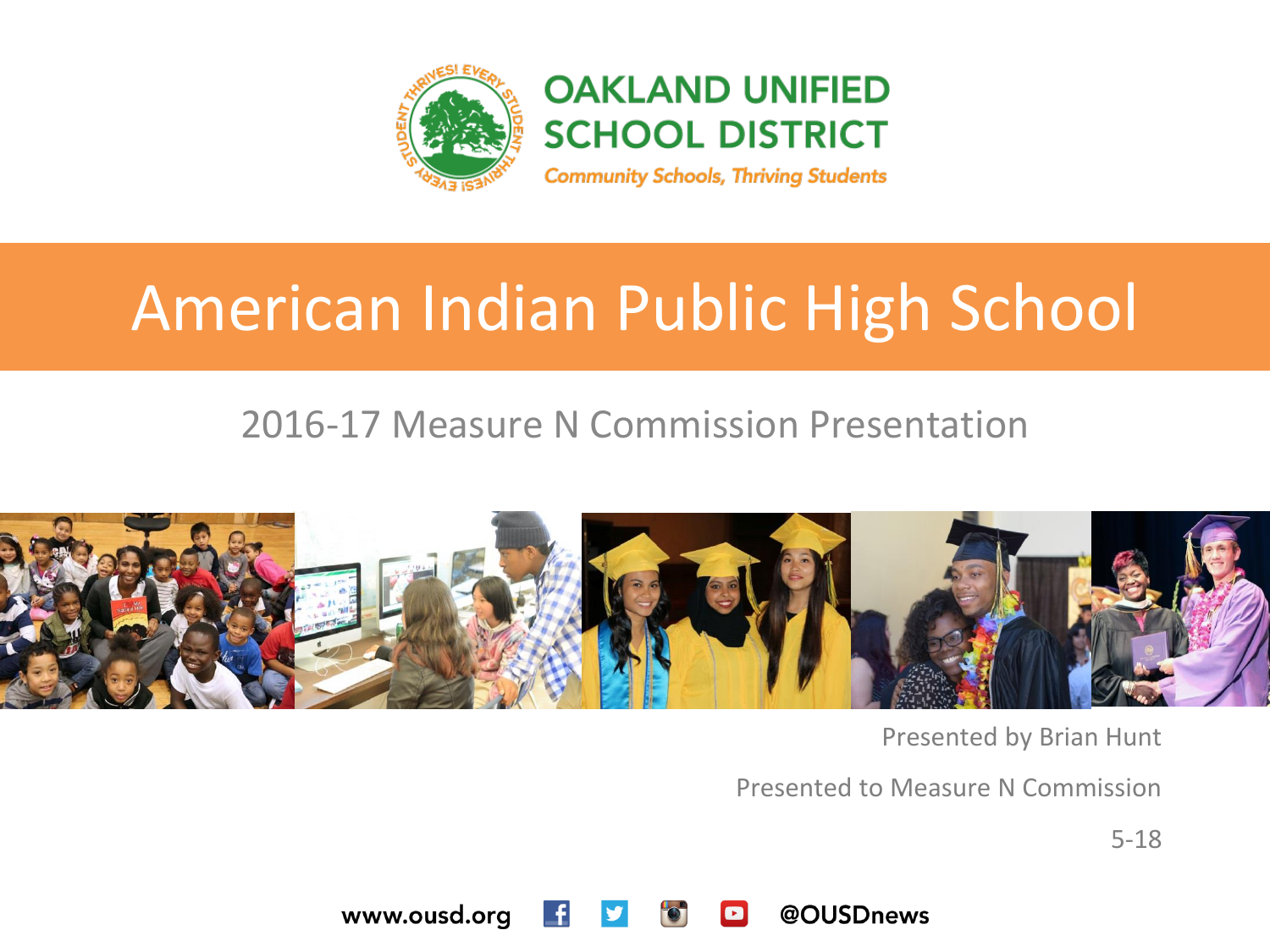

Our design team reviewed literature seeking effective ways to engage students, attended a Linked Learning Convention here in Oakland to gather ideas and opportunities for students and met at design meetings that where we reviewed data we had compiled. Data was collected with surveys from students and parents, and informally collected from industry partners. The current design is incomplete, as data collected this year was not retained.

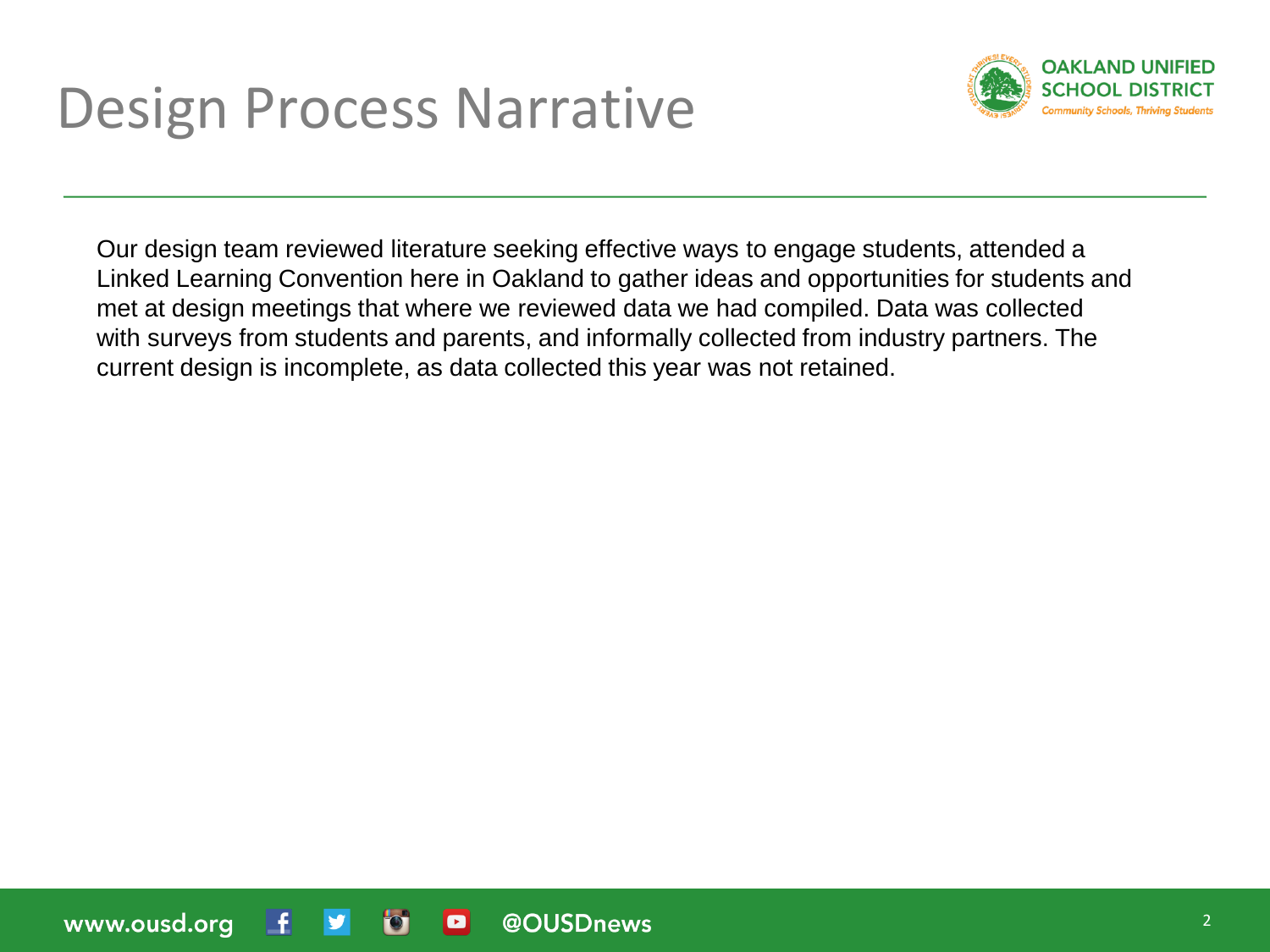

# Focus Areas We Want To Shift

- Attrition Rate
- Detention/Suspension Rate

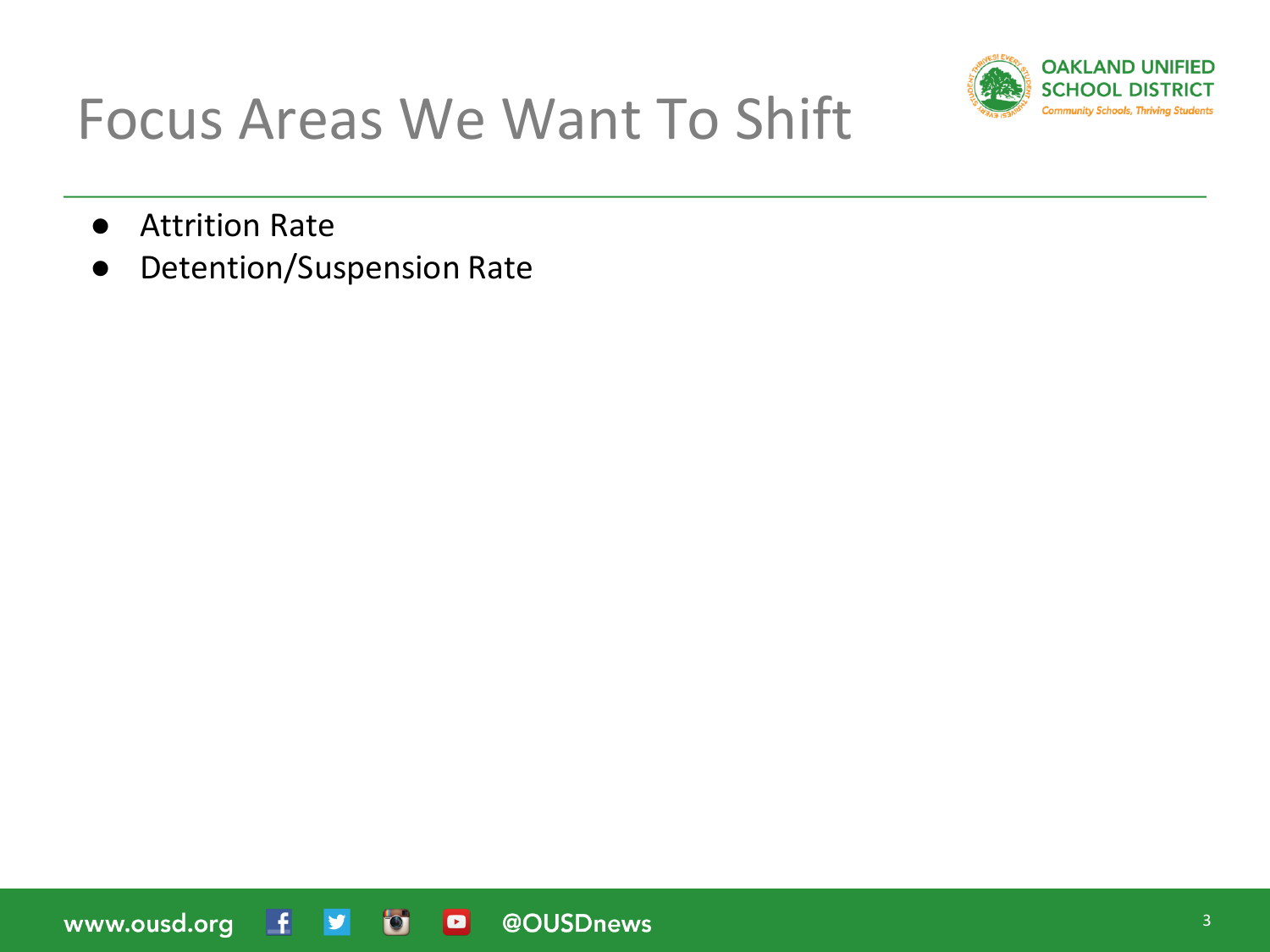# Root Causes and Goals



#### **Root Causes**

- Inadequate engagement for students who are having behavioral issues
- Departure between student and family expectations and the classroom environment experienced

#### **Goals for Next Year**

- Better engage students who are struggling
- Better communicate student and family needs with the school
- Decrease the attrition rate, suspension rate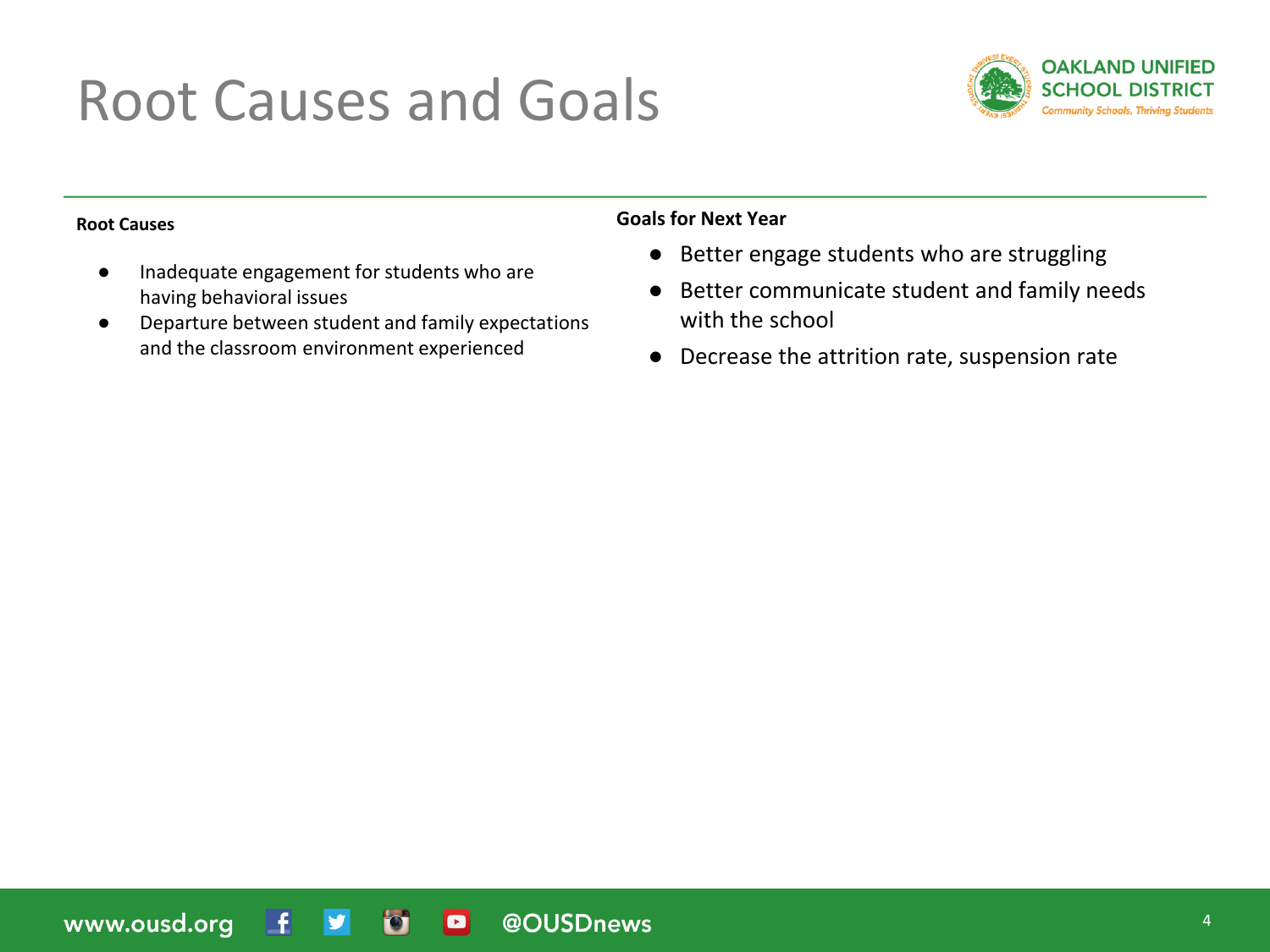

## Action Plan

- **Craft an orientation for students and staff to set more coherent expectations**
- **Create a pathway that engages all students**
- **Develop a structure for continuous parent engagement in their students performance**

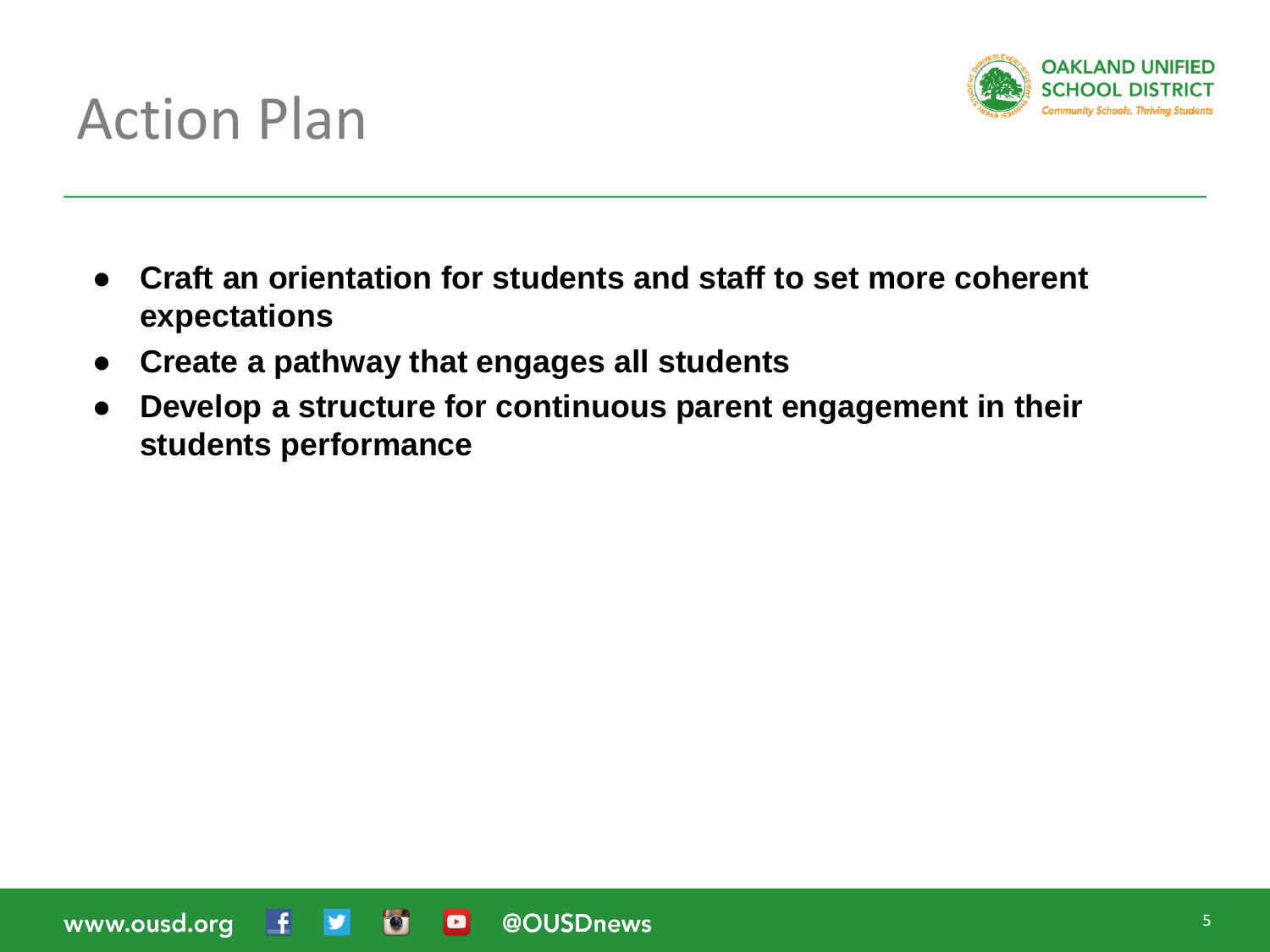

# 2017-18 Measure N Budget Allocations

Our budget allocations for next year have been unfinalized and are awaiting board approval. As of now, the current allocations stand at 30% for staff and personnel costs relating to the creation and implementation of pilot classes, 15% for training and implementing an orientation, 50% for work based learning transportation and hardware costs, and 5% for staff release time for trainings and site visits.

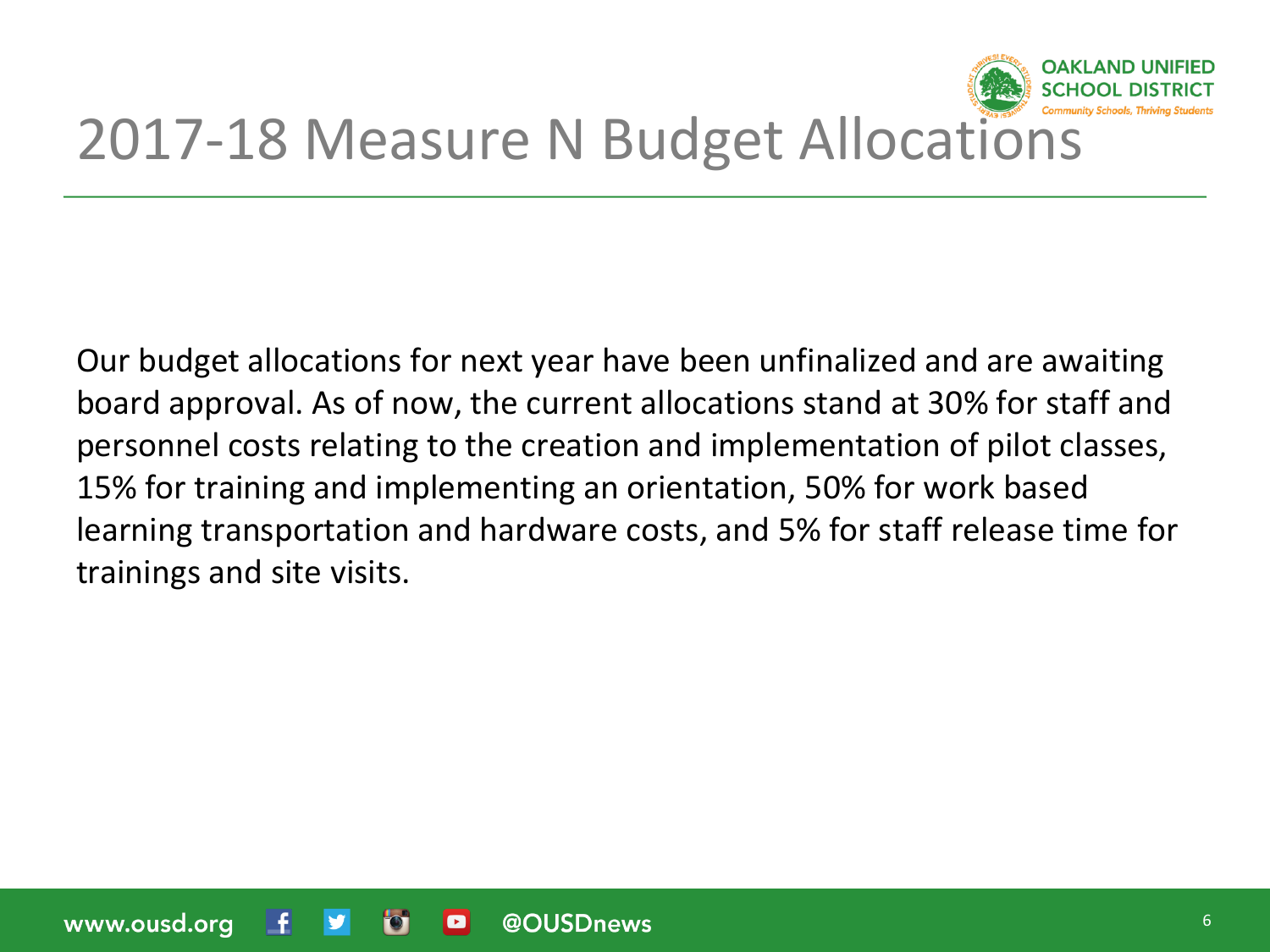# Design Year 2

The second year of the design team will occur in a non-WASC year with a School Board has now been better informed of the needs of the school and the benefits of a pathway. The pilot courses and orientation will be developed over summer to ensure that students, parents, and teachers are all informed, and continue to be informed of the expectations for the school.